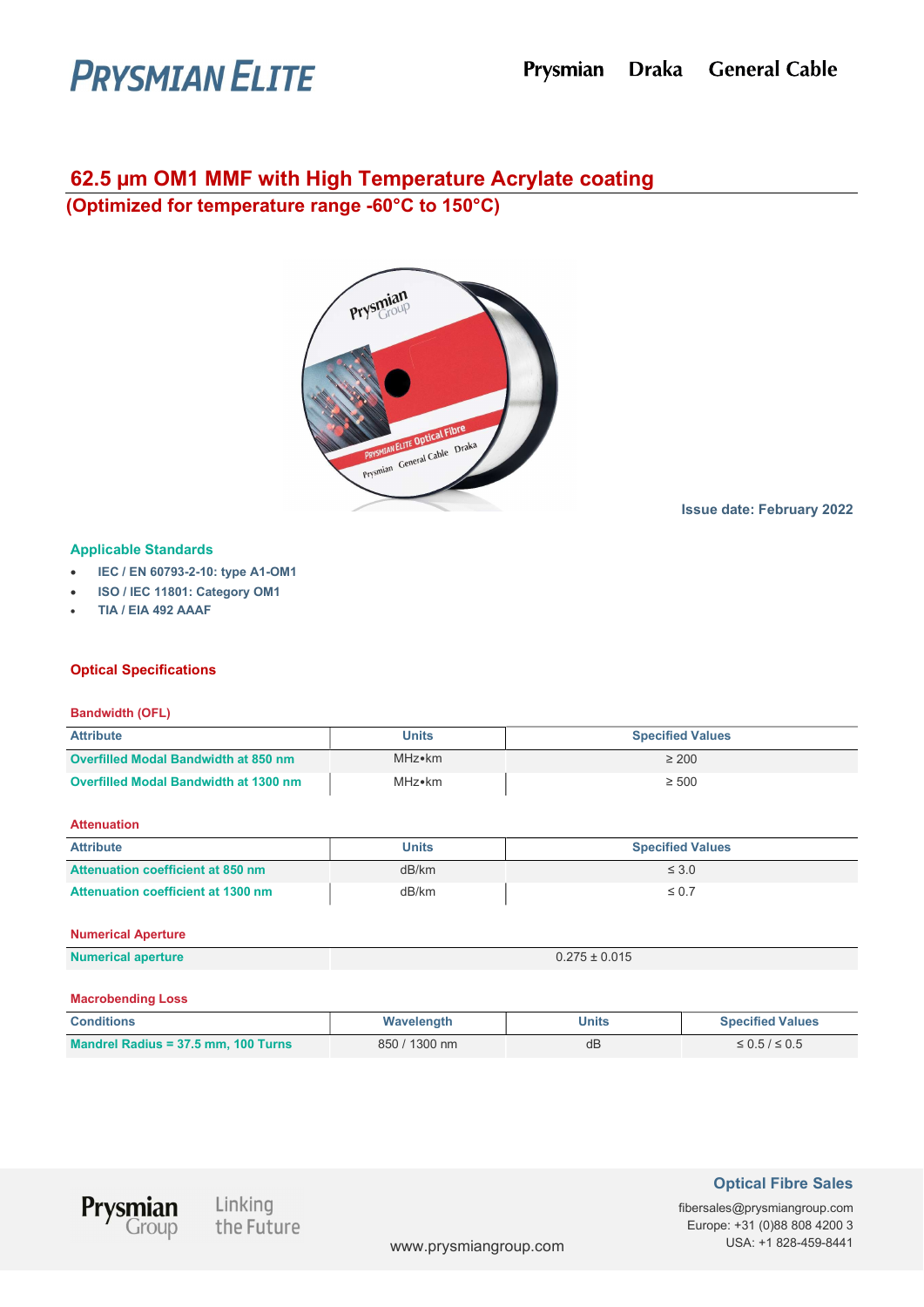

#### Chromatic Dispersion

| <b>Attribute</b>                        | <b>Units</b> | <b>Specified Values</b>   |
|-----------------------------------------|--------------|---------------------------|
| Zero Dispersion Wavelength, $\lambda_0$ | nm           | 1320 ≤ $\lambda_0$ ≤ 1365 |

Backscatter characteristics <sup>1</sup>

| <b>Attribute</b>                        | <b>Conditions</b> | <b>Units</b> | <b>Specified Values</b>                                |
|-----------------------------------------|-------------------|--------------|--------------------------------------------------------|
| Point Discontinuity <sup>2</sup>        | 850 nm, 1300 nm   | dB           | $\leq 0.1$                                             |
| <b>Irregularities over fibre length</b> | 850 nm, 1300 nm   | dB           | $\leq 0.1$                                             |
| <b>Reflections</b>                      |                   |              | Not allowed                                            |
| Group Index of Refraction at 850 nm     | -                 |              | $1.496$ (typical)                                      |
| Group Index of Refraction at 1300 nm    | -                 |              | $1.491$ (typical)                                      |
|                                         |                   |              | <sup>1</sup> OTDR measurement with 0.5 us pulse width. |

<sup>2</sup> Mean of bi-directional measurement

# Geometrical Specifications

#### Glass Geometry

| <b>Attribute</b>                         | <b>Units</b>  | <b>Specified Values</b> |
|------------------------------------------|---------------|-------------------------|
| <b>Core Diameter</b>                     | µm            | $62.5 \pm 2.5$          |
| <b>Core non-Circularity</b>              | $\%$          | $\leq 5$                |
| <b>Core-Cladding Concentricity Error</b> | µm            | $\leq 1.5$              |
| <b>Cladding Diameter</b>                 | μm            | $125 \pm 1$             |
| <b>Cladding non-Circularity</b>          | $\frac{0}{0}$ | $\leq$ 1                |

## Coating Geometry

| <b>Attribute</b>                            | <b>Units</b> | <b>Specified Values</b> |
|---------------------------------------------|--------------|-------------------------|
| <b>Coating Diameter</b>                     | μm           | $242 \pm 7$             |
| <b>Coating non-Circularity</b>              | $\%$         | ≤ 5                     |
| <b>Coating-Cladding Concentricity Error</b> | µm           | $\leq 10$               |

# Mechanical Specifications

#### Proof Test <sup>3</sup>

The entire spool length is subjected to a tensile proof stress ≥ 0.7 GPa (100 kpsi) ; 1% strain equivalent

<sup>3</sup> Higher proof test available upon request

# Coating Performance

| <b>Attribute</b>                                                 | <b>Units</b> | <b>Typical Values</b> |
|------------------------------------------------------------------|--------------|-----------------------|
| <b>Average Coating Strip Force, unaged and</b><br>aged $4$       |              | 2.7                   |
| <b>Peak Coating Strip Force, unaged and</b><br>aged <sup>4</sup> |              | 1.3 to 8.9            |

4 Aging at 23°C, 30 days



Linking<br>the Future

Optical Fibre Sales

fibersales@prysmiangroup.com Europe: +31 (0)88 808 4200 3 www.prysmiangroup.com USA: +1 828-459-8441